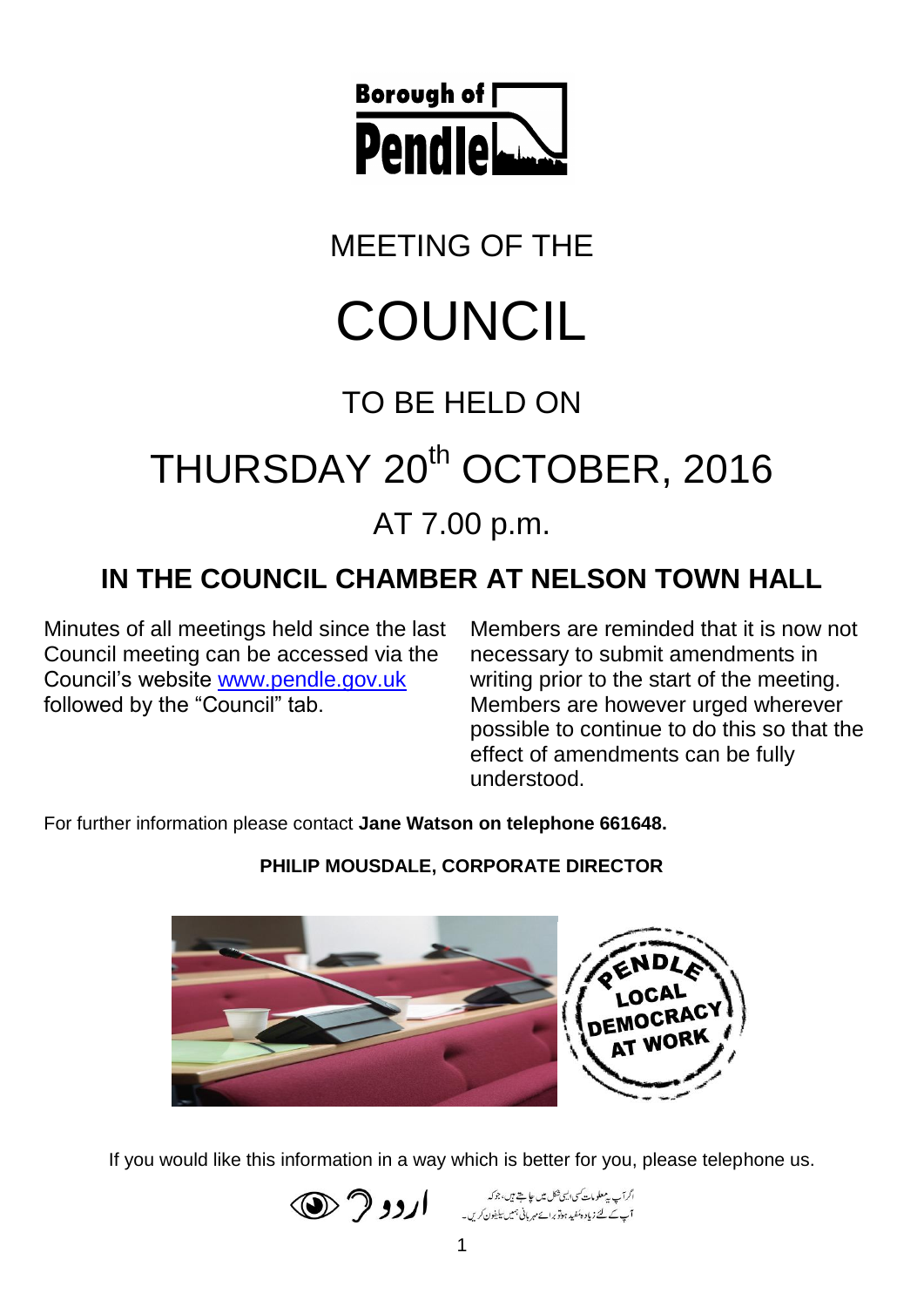#### **A G E N D A**

#### 1. Apologies

#### 2. Minutes of Council

**Enc.** To approve as a correct record, or otherwise, the Minutes of the meeting held on 14<sup>th</sup> July, 2016.

#### 3. Declarations of Interest

Members are reminded of the legal requirements concerning the declaration of interests.

A Member must declare a disclosable pecuniary interest which he/she has in any item on the agenda. A Member with a disclosable pecuniary interest in any item may not participate in any discussion of the matter at the meeting and must not participate in any vote taken on the matter at the meeting.

In addition the Council's Standing Orders require a Member with a disclosable pecuniary interest to leave the room where the meeting is held while any discussion or voting takes place.

#### 4. Minutes silence for former Councillor and Freeman of the Borough John David

5. Stephen Burke

To be moved by the Leader of the Council:

That the congratulations of the Council and the people of Pendle be extended to Steven Burke for his outstanding achievement in winning a second Olympic gold medal at the games in Rio de Janeiro.

- 6. Announcements from the Mayor and Leader of the Council (if any)
- 7. Questions on Notice from the Public to the Leader (if any)
- 8. Questions on Notice by Members to the Leader, a Committee Chairman or a Representative on an Outside Body on Matters not otherwise on the Agenda (if any)
- 9. Report by the Leader on the Executive's Work
- **Enc.** A report of the Leader on the work of the Executive since the last Council meeting is attached.
- 10. Report by the Chairman of the Scrutiny Management Team
- **Enc.** A report of the Chairman of the Scrutiny Management Team on recent overview and scrutiny activity is attached.
- 11. Member Champion Updates

To receive updates from the following Member Champions:

- Janice Taylor Armed Forces Champion
- Councillor W. Blackburn Disability Member Champion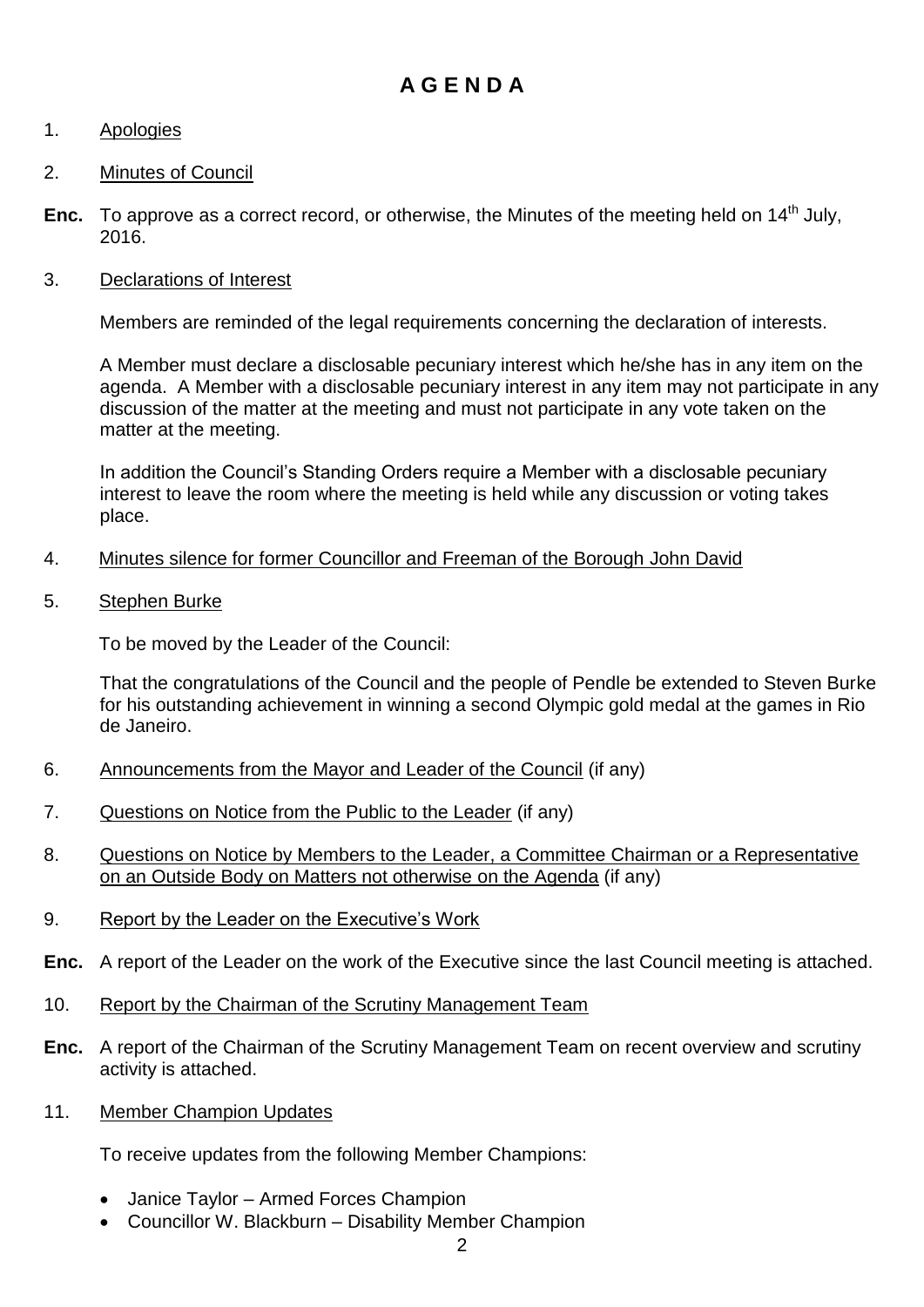- Councillor D. E. Lord Every Child Matters Member Champion
- Councillor D. Whalley Older People and Dementia Member Champion
- Councillor L. Davy Young People Member Champion

#### 12. Budget Savings 2017/18

**Enc.** To consider the attached report from the Financial Services Manager.

This report was considered by the Executive on 22<sup>nd</sup> September, 2016 where it was resolved:

"(1) That Council be recommended to approve the following savings:

£

| Transfer of Services – Income from Town and Parish Councils                   | 50,000.00  |
|-------------------------------------------------------------------------------|------------|
| Transfer of Services - Full Impact of transferring Colne Town Hall            | 20,000.00  |
| Staffing - Primarily Management of Vacant Posts                               | 200,000.00 |
| Liberata - Software Rationalisation (IDOX)                                    | 50,000.00  |
| Rationalisation of Telephones/Related IT                                      | 10,000.00  |
| Property – Reduction in Reactive Maintenance (greater planned<br>maintenance) | 30,000.00  |
| Waste Management - Reduction in 'Flyer' Service                               | 25,580.00  |
| Waste Management - Vehicle Changes                                            | 25,000.00  |
| <b>Discover Pendle Visitor Centre</b>                                         | 40,000.00  |
| Total                                                                         | 450,580.00 |

- (2) That the proposed saving in the reduction in mechanical sweeping be deferred and considered further during the budget making process along with other savings proposals.
- (3) That the transfer of Discover Pendle into the Boundary Mill store be approved subject to Boundary Mill making a contribution towards the costs of operating the instore facility."

#### 13. Income Review 2016 – New Charges

At the Executive meeting on 22<sup>nd</sup> September, 2016 Members considered the Income Review 2016 report. At that meeting it was resolved:

"That a charge of £20 (excluding VAT) be agreed for the treatment of rats, mice and cockroaches in residential premises (as per paragraphs 17-19 in the report) and this be recommended to Council for approval."

- **Enc.** The relevant extract from the report is attached.
- 14. Acquisition of the ACE Centre, Nelson
- **Enc.** To consider the attached report from the Strategic Director.

This report was considered by the Executive on  $25<sup>th</sup>$  August, 2016 where it was resolved:

"(1) That the Council be recommended to approve a supplementary capital estimate of £2.200m for the acquisition of the Council's interest in the ACE Centre;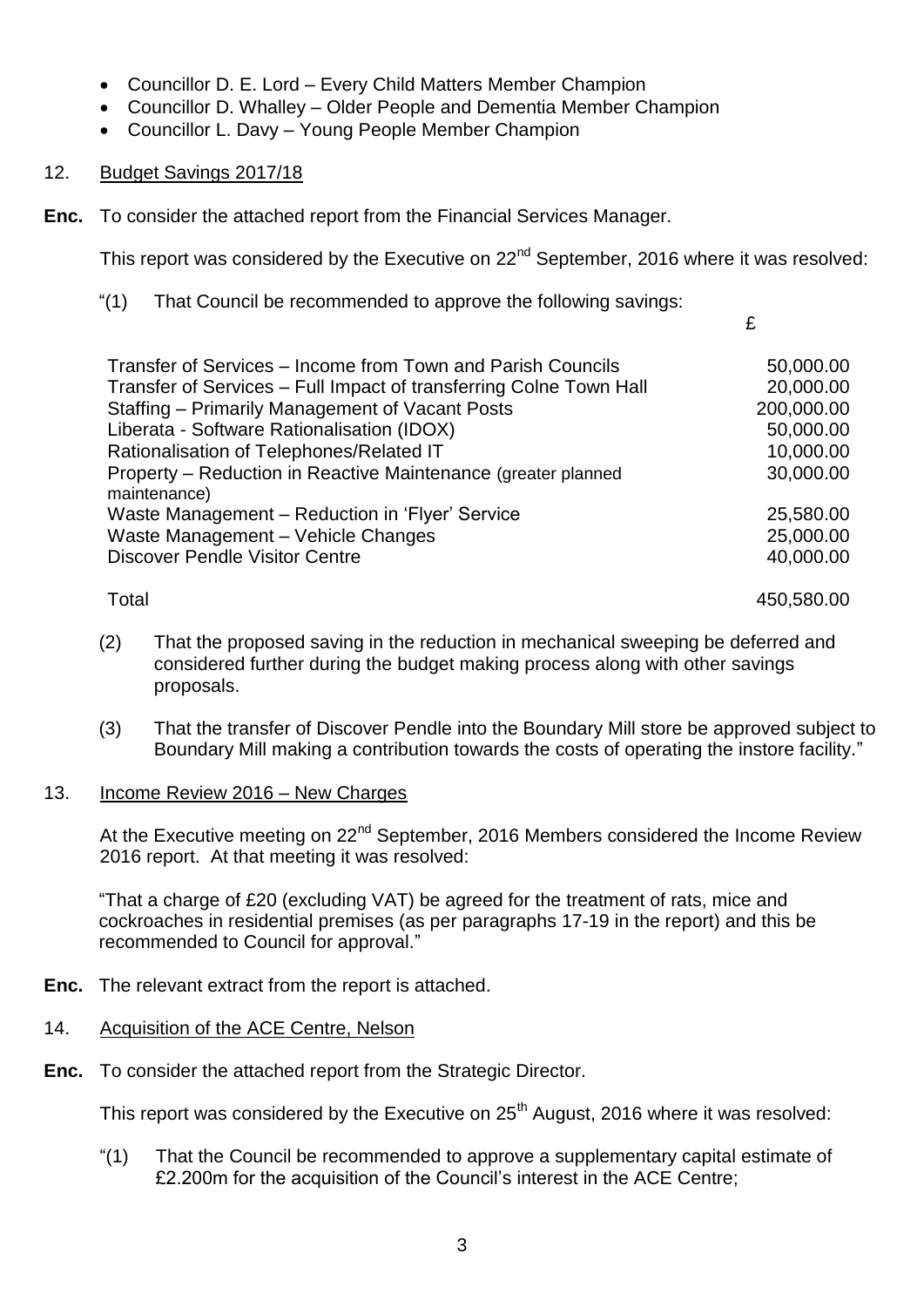(2) That subject to (1) above, that the proposal to borrow £2.200m from the Public Works Loan Board to fund the acquisition be noted."

#### 15. Licence Fees for Vehicles, Drivers and Operators

**Enc.** To consider the attached report from the Planning, Building Control and Licensing Services Manager.

This report was considered by the Executive on 22<sup>nd</sup> September, 2016 where it was resolved:

- "(1) That Council be recommended to approve the fees as set out in the report and that these fees be implemented from 1<sup>st</sup> November, 2016.
- (2) That it be agreed that private hire operators and drivers licences be issued for a lesser period if there are exceptional reasons for doing so."

#### 16. Corporate Peer Challenge Action Plan: Progress Report

**Enc.** To consider the attached report from the Strategic Director.

#### 17. Scheme of Delegation

The Council is **RECOMMENDED** to make a number of small amendments to the Officer Scheme of Delegation and Proper Officer functions. In essence these are:

- As a consequence of the deletion of the post of Democratic and Legal Services Manager the substitution of Head of Legal Services and Head of Democratic Services as appropriate.
- In the case of the Environmental Services Manager to give authority to take action under the Unauthorised Deposit of Waste (Fixed Penalties) Regulations 2016.
- In the case of the Housing, Health and Economic Development Services Manager to exercise certain powers in relation to Homelessness and the Pendle Women's Refuge; to take action under the Smoke and Carbon Monoxide Alarm (England) Regulations 2015; and to regularise the delegation in relation to various pieces of Food legislation.
- **Enc.** These are shown in the attached extracts from the Scheme of Delegation.

#### 18. Notices of Motion

#### **(a) Fracking**

To be moved by Councillor Yasser Igbal, seconded by

Council notes with disappointment the decision by the Communities Secretary to ignore local democracy and grant a fracking licence in Lancashire.

Council also notes the decision of the Conservative government to allow companies to apply for fracking in parts of Pendle, namely Brierfield.

Council resolves to:

(1) Write to the Prime Minister and the Communities Secretary to not proceed any further with plans to grant licences which allow fracking in Pendle.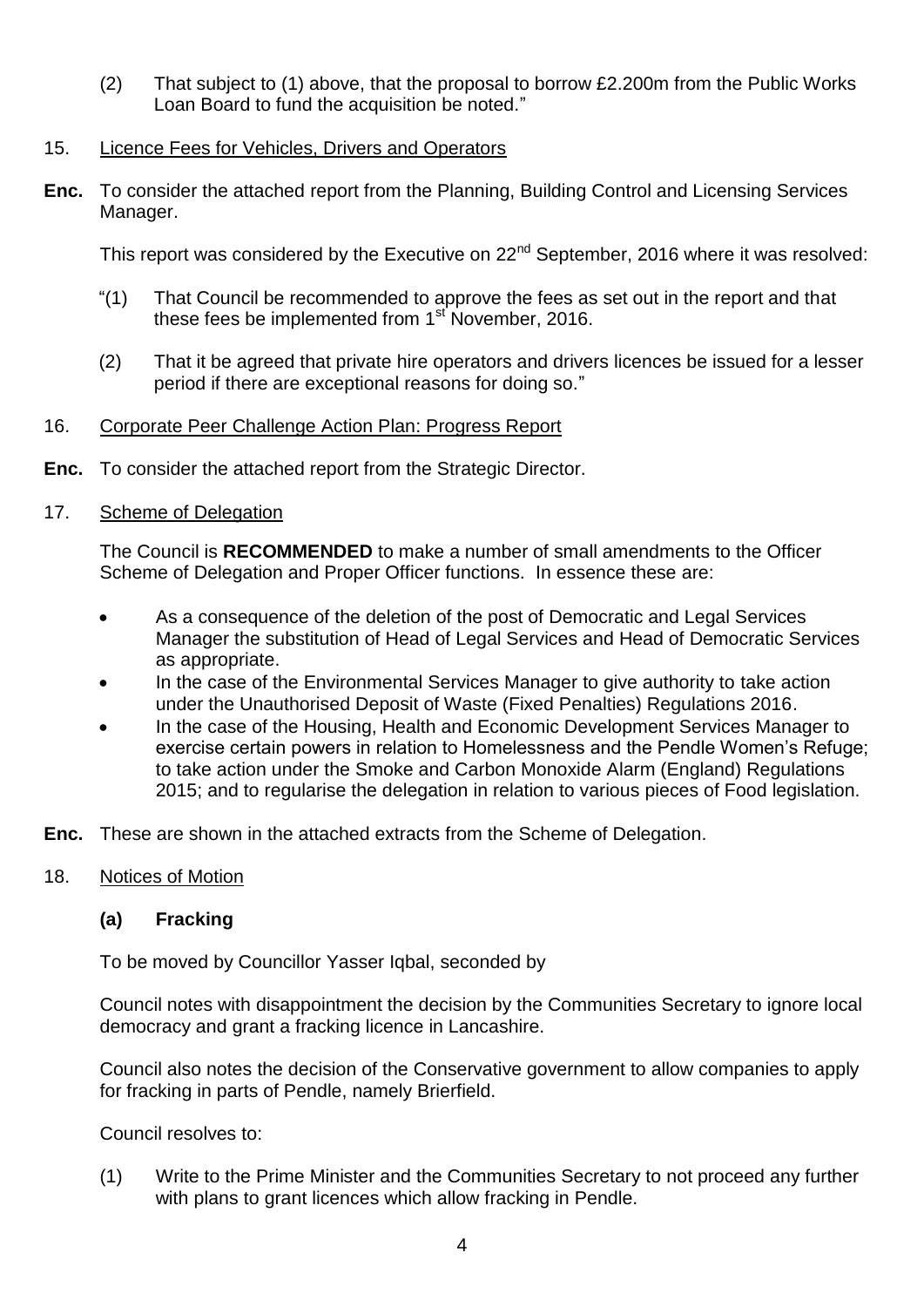(2) Write to Andrew Stephenson MP asking him to publicly speak against fracking.

#### **(b) Proposed Parliamentary Boundaries**

To be moved by Councillor A. R. Greaves, seconded by

Pendle Council –

- (1) Notes the draft proposal from the Boundary Commission for new parliamentary constituencies in Lancashire. It rejects the proposals for Pendle.
- (2) Believes that the best interests of people in Pendle would be met by keeping the whole of the Borough within one parliamentary constituency.
- (3) In particular believes that the proposed Clitheroe and Colne constituency should be rejected due to its long and narrow geographical shape, and lack of affinity and common interests of the communities at the opposite ends of the proposed area.
- (4) Authorises the Corporate Director to make an evidence-based submission to the Boundary Commission on these lines, in consultation with the Leaders of the three parties on the Council.

#### **(c) North West Ambulance Service in Pendle**

To be moved by Councillor K. Hartley, seconded by Councillor M. Adams:

This Council recognises the exceptional standards of service and dedication to duty of front line paramedics and individual ambulance crews from the North West Ambulance Service (NWAS) operating within the Borough of Pendle.

The Council also recognises the positive contribution to a much needed reduction in emergency response times made by the successful trial within Pendle, and subsequent expansion across all NWAS sub regions, made by the introduction of Senior Community Paramedics as a part of the service provision.

It does, however, note with grave concern the continued and progressive deterioration in the performance of the NWAS response times for Red 1 emergency calls across the entire region of the NWAS service area, and specifically both within the Borough of Pendle as a whole and the West Craven Ward, in particular.

It also notes with concern that consequent upon internal restructuring, the post of Senior Community Paramedic for Pendle is not only vacant, but that it is also in serious jeopardy of not being replaced as a result of budget constraints within the service.

This Council therefore instructs the Strategic Director to communicate these concerns to the Chief Executive and the Director of Operations of the North West ambulance Service, the Chair of the East Lancashire Clinical Commissioning Group, the Chief Executive of NHS England, the local MP for Pendle Andrew Stephenson and the Secretary of State for Health.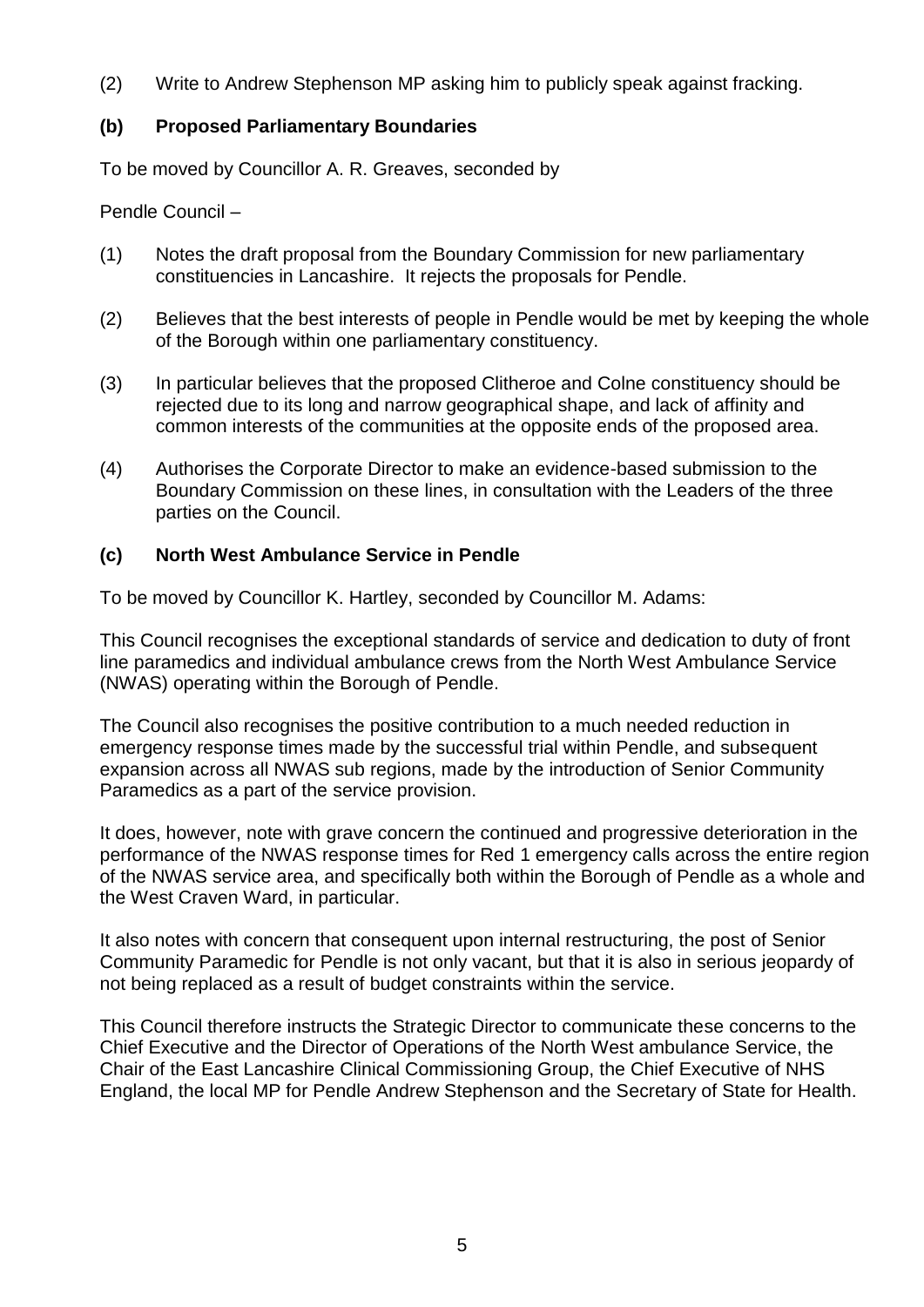#### **(d) Public Health Concerns within Pendle**

To be moved by Councillor K. Hartley, seconded by Councillor C. Teall:

Following the publication of Public Health England regional profiles on  $6<sup>th</sup>$  September, 2016 this Council expresses its concern that within Pendle 12 of the 31 comparison categories are significantly worse than the England average and a further 7 categories are worse than average. Only 3 of the 31 categories are significantly better than average.

Comparison with our near neighbouring regions shows that Pendle is significantly worse than both Craven and Ribble Valley.

Pendle is significantly worse than the England average on GCSE achievement, new mothers smoking at the time of delivery, under 18 conceptions, percentage of physically active adults, hospitalisation for alcohol related harm, onset of diabetes, incidence of tuberculosis, life expectancy for both males and females, infant mortality, smoking related deaths and under 75 cardio vascular premature deaths.

This Council therefore:

- (1) Calls upon the standing Health and Social Care Panel, as a matter of some urgency, to investigate and report to full council at a later date on the causes and issues raised by the Public Health Profile.
- (2) That the Strategic Director is requested to write to the chair of the East Lancashire Clinical Commissioning Group and the chair of the Lancashire Health and Wellbeing Scrutiny Team advising them of our concerns and requesting their full co-operation in assisting investigations into the reasons for the Pendle poor performance.
- (3) That the Strategic Director communicate with his counterparts in Craven and Ribble Valley seeking their co-operation and assistance in this investigation, in order to help understand why there are differences and what do they do differently resulting in improved outcomes.
- (4) That the Corporate Director allocate resources from the Neighbourhood/Localities Team to assist in the development of an action plan to improve public health outcomes within Pendle.
- (5) That the Strategic Director seeks the assistance of the MP for Pendle in identifying and securing additional funding streams that can be made available to Public Health Commissioners to tackle and improve outcomes on behalf of the people of Pendle.

#### **(e) Parliamentary Boundary Review**

To be moved by Councillor J. Cooney, seconded by Councillor Musawar Arshad:

Council notes the recent publication of the proposed new Parliamentary Constituency Boundaries issued by the Boundary Commission. While the Council supports the reduction of the number of constituencies from 650 to 600, to ensure more equal representation across the country, Council is concerned with the proposals for Pendle.

The Boundary Commission proposal would see Pendle abolished with the 20 wards being split between a Burnley Constituency and a new Clitheroe and Colne Constituency. The creation of a Clitheroe and Colne seat would see a constituency starting in Bamber Bridge and ending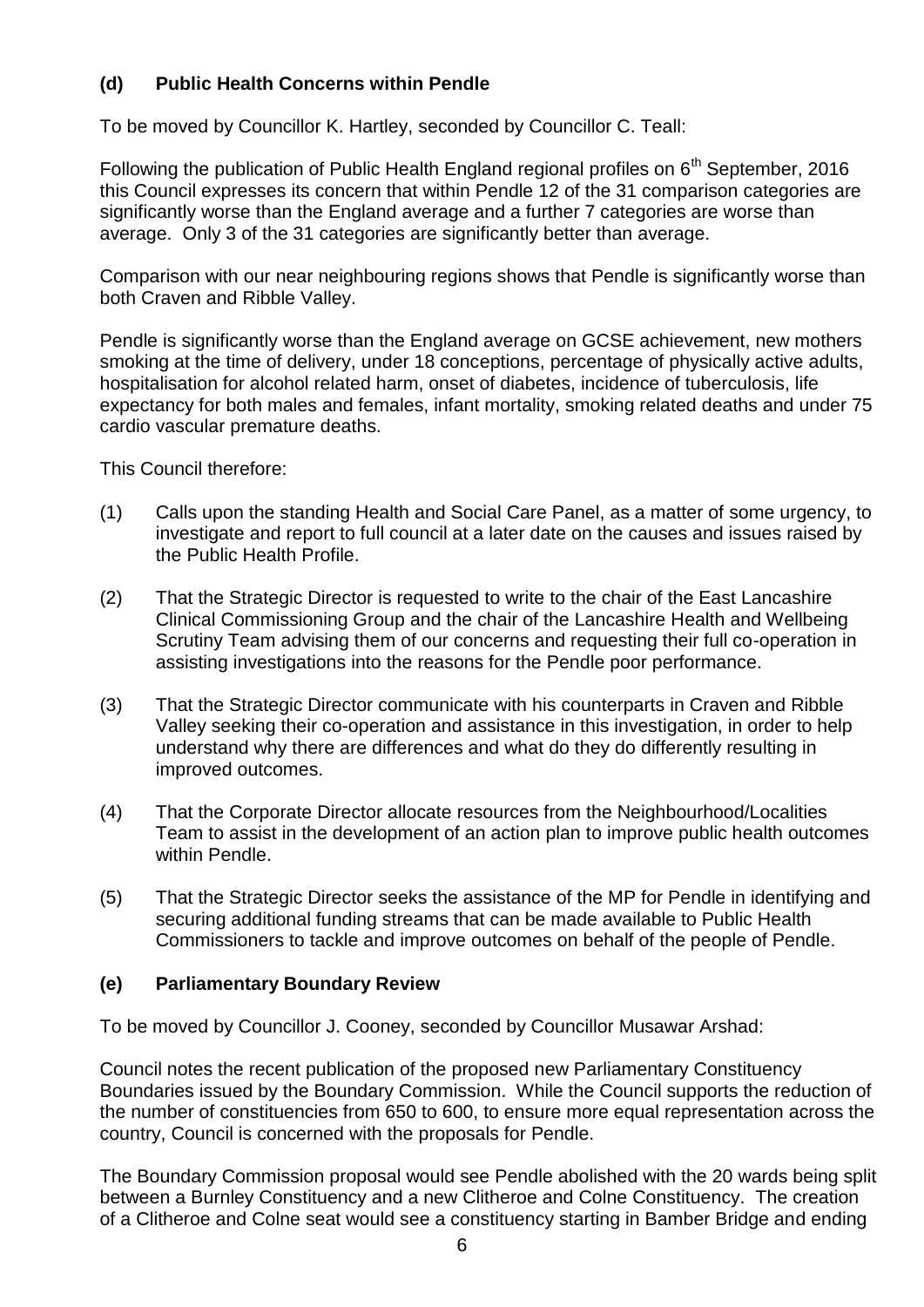in West Craven taking in 3 different local authority areas that have no historical association is of particular concern.

Council therefore resolves to submit in writing to the Boundary Commission its support for a revised constituency that would see Pendle retain all 20 wards with the addition of 3 wards from Burnley, namely Briercliffe, Worsthorne and Cliviger and Lanehead. This proposal is a slight amendment to the Boundary Commission's final proposals from 2012 and would ensure historic ties are maintained within Pendle, while adding similar wards based on their semi urban, semi-rural settings from Burnley.

#### **(f) West Craven Sports Centre**

To be moved by Councillor D. M. Whipp, seconded by

Council notes the successful partnership approach which saw the construction of the West Craven Sports Centre and its operation since opening in 1997 under joint use arrangements with West Craven High School, and that the Sports Hall has been a vital facility for pupils at the school during the subsequent two decades.

Council notes with regret that the advent of Academy status for the school is jeopardising the future joint use of the sports centre and that the school is due to quit using the sports hall after this academic year.

Council believes the school's withdrawal from the centre will result in pupils only having the school gym for indoor sports, which was considered to be wholly inadequate over 20 years ago.

Council therefore resolves that representations be made to the Academy for the schools continued use of the Sports Centre and that a senior level meeting be sought with the Academy to discuss this issue further.

#### **(g) Police and Communities**

To be moved by Councillor B. Newman, seconded by

Council notes the beneficial impact of the neighbourhood policing model used by Lancashire Constabulary in recent years and the strengthening of links between the police service and local communities.

Council also notes the impact of Government austerity cuts on police staffing levels and the reduction in the strength of neighbourhood policing teams and the consequent erosion of the links with local residents through initiatives such as Police and Communities Together.

Council therefore resolves to request Lancashire's Police and Crime Commissioner, in the development of his new Police and Crime Plan, to put a high priority on the provision of local and accessible police officers together with an emphasis on strong partnership working with local communities and local representatives.

#### **(h) Business Rate Revaluation**

To be moved by Councillor D. Clegg, seconded by

Council notes the outcome of business rate revaluation across the country and the continued concentration of wealth in a small number of London and South East authorities.